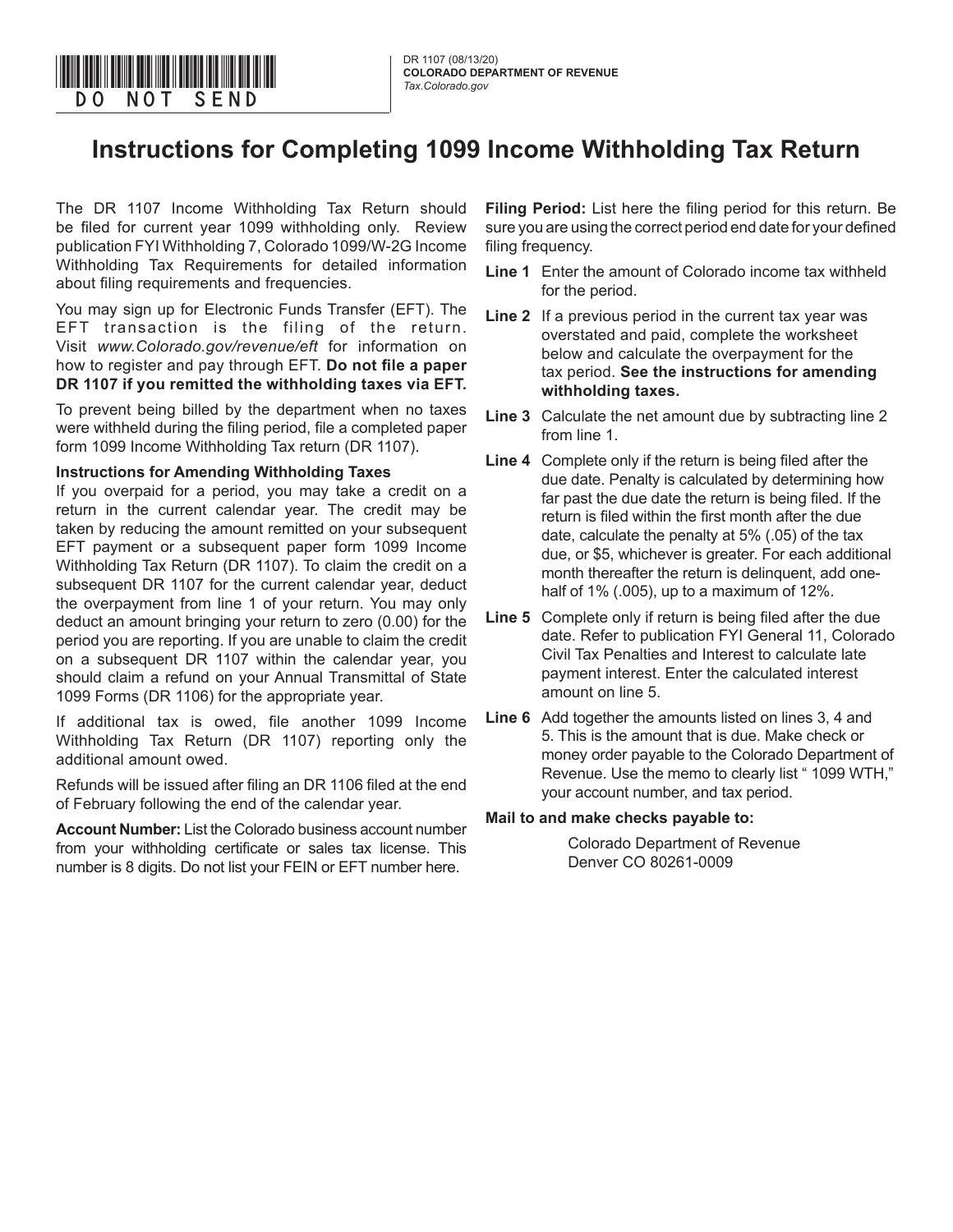

## **Instructions for Completing 1099 Income Withholding Tax Return (continued)**

### **See Below for Your Records 1099 Wage Withholding Tax:**

|                        | Overpayment                                                                                                                  | Underpayment |                              | <b>Original Filing</b><br>Period | <b>Adjusted Filin</b><br>Period<br>(if overpayment |
|------------------------|------------------------------------------------------------------------------------------------------------------------------|--------------|------------------------------|----------------------------------|----------------------------------------------------|
| A. As Filed            |                                                                                                                              |              |                              | As Originally Filed              | As Amended                                         |
|                        |                                                                                                                              |              | 1. Colorado tax              |                                  |                                                    |
| <b>B.</b> As Corrected | S                                                                                                                            |              | withheld                     | \$                               |                                                    |
|                        |                                                                                                                              |              | 2. Overpayment               |                                  |                                                    |
| C. Difference          | S                                                                                                                            |              | (current year only)          | 1\$                              |                                                    |
|                        | <b>Overpayment</b> – You may take a credit on a future return<br>in the current calendar year only. See instructions above.  |              | 3. Total 1 minus $2 \mid$ \$ |                                  |                                                    |
|                        | If overpayment is claimed in a subsequent filing for the<br>current calendar year, note in the box Adjusted Filing           |              | 4. Penalty                   | \$                               |                                                    |
|                        | Period the period date the credit was claimed.                                                                               |              | 5. Interest                  | \$                               |                                                    |
|                        | <b>Underpayment</b> – Calculate the difference above. Report<br>only the difference for the period the additional tax is due |              | <b>A</b> Total Paid          |                                  |                                                    |

per the instructions above. Penalty and interest due will be calculated after the additional payment for the period has been received.

|                                       | <b>Original Filing</b><br>Period | <b>Adjusted Filing</b><br>Period<br>(if overpayment) |
|---------------------------------------|----------------------------------|------------------------------------------------------|
|                                       | As Originally Filed              | As Amended                                           |
| 1. Colorado tax<br>withheld           | \$                               | \$                                                   |
| 2. Overpayment<br>(current year only) | \$                               | \$                                                   |
| 3. Total 1 minus $2 $ \$              |                                  | \$                                                   |
| 4. Penalty                            | \$                               | \$                                                   |
| 5. Interest                           | \$                               | \$                                                   |
| <b>6.</b> Total Paid                  | \$                               | \$                                                   |
| Date Paid                             |                                  |                                                      |